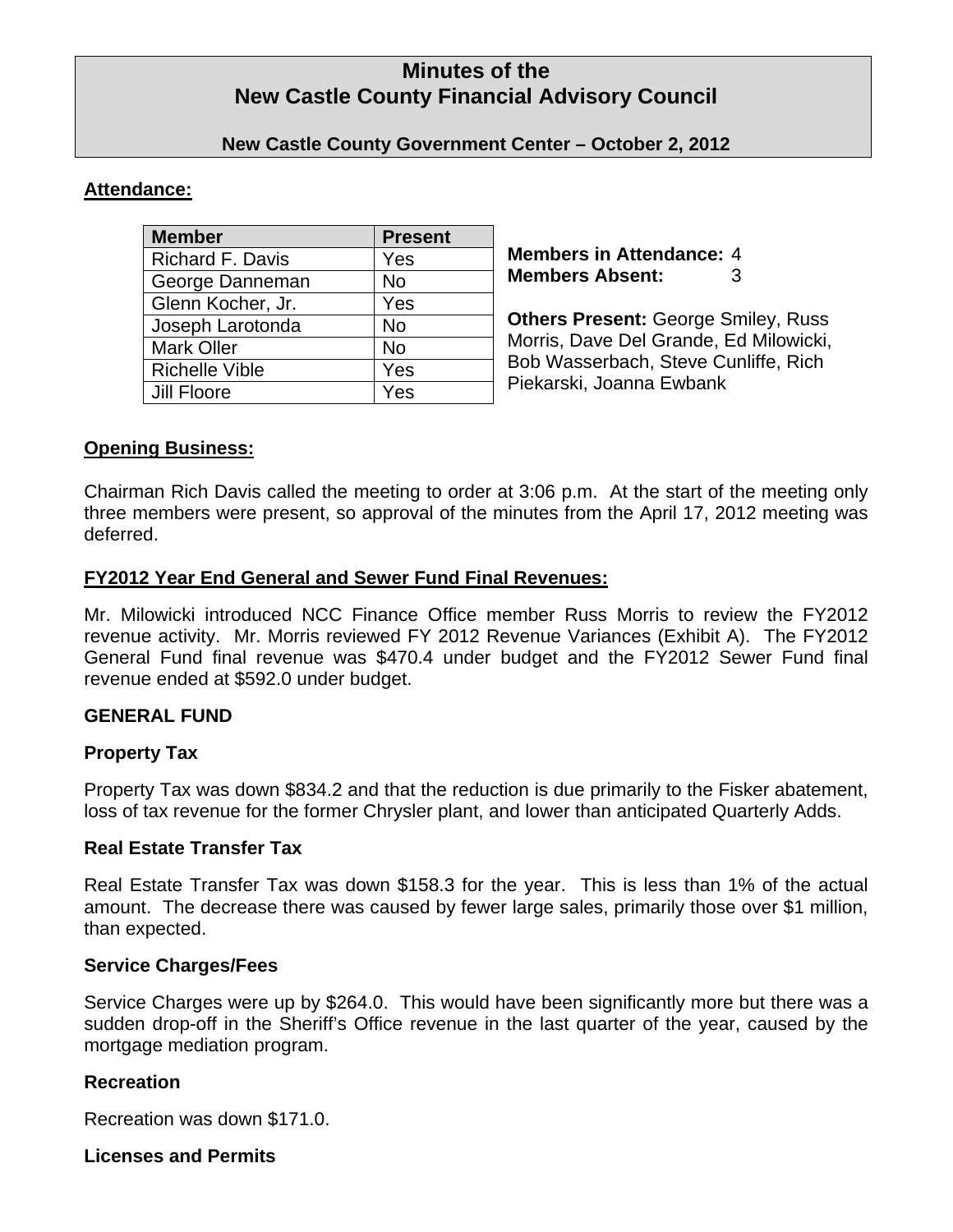Licenses and Permits were up \$889.7 and most of that could be attributable to permits for A.I. DuPont Hospital. There was a significant increase in non-residential construction. There was also a good increase last year in apartment construction as well.

### **Use of Money and Property**

Use of Money and Property were down \$332.0.

### **Rentals, Concessions & Sales**

Rentals, Concessions & Sales were down \$93.8.

### **Intergovernmental Revenues**

Intergovernmental Revenues were down \$128.5, primarily because of reductions in the Real Estate Transfer Fee and Paramedic Reimbursement.

### **Miscellaneous Revenues**

Miscellaneous Revenues were down \$76.5.

### **SEWER FUND**

We were down in the current collections by \$153.1 but we were above on delinquent collections by \$273.8. Overall, sewer collections were up for the year. We were significantly down though in the other fees, primarily relating to the Land Use Planning fees that are associated with the Sewer Fund. They were far down last year and when you look at this year you will see those numbers looking much better.

Interest is down \$71.2, offset almost exactly by some unbudgeted reimbursement from FEMA in the amount of \$74.3.

Exhibit A shows you how we ended up for the year. There was \$163,852.1 for the General Fund before transfers and on the Sewer Fund there was \$68,488.9. In response to Bob Wasserbach's question, Mr. Morris stated that the variances are between the actual and original budget and that page eight of Exhibit A reflects changes by quarter and how much.

### **Approval of minutes from April 17, 2012 meeting**

Chairman Davis noted that four committee members were now present, and therefore the minutes could be approved. Ms. Vible made a motion to approve the minutes from the April 17, 2012 meeting, Mr. Kocher seconded the motion, and the minutes were approved as submitted.

## **FY2012 Year End General and Sewer Fund Final Expenditures:**

Mr. Del Grande reviewed the FY2012 Budget vs. FY2012 Actual as of June 30, 2012 (Exhibit B). For comparative information included are 2010 and 2011 actuals to go along with our initial budget on July 1, 2011. Column D shows the budget final at June 30, 2012 and the actual that we expended through June 30, 2012. The budget that was approved by Council on July 1, 2012 was \$164.0 million and we ended up with a budget of \$165.9 million. The main changes were that \$2.3 million was added from the State of Delaware for the FOP Pension which is just a pass through to our Pension Fund. There was also \$0.4 million transferred out of Emergency Management to the Grand Fund.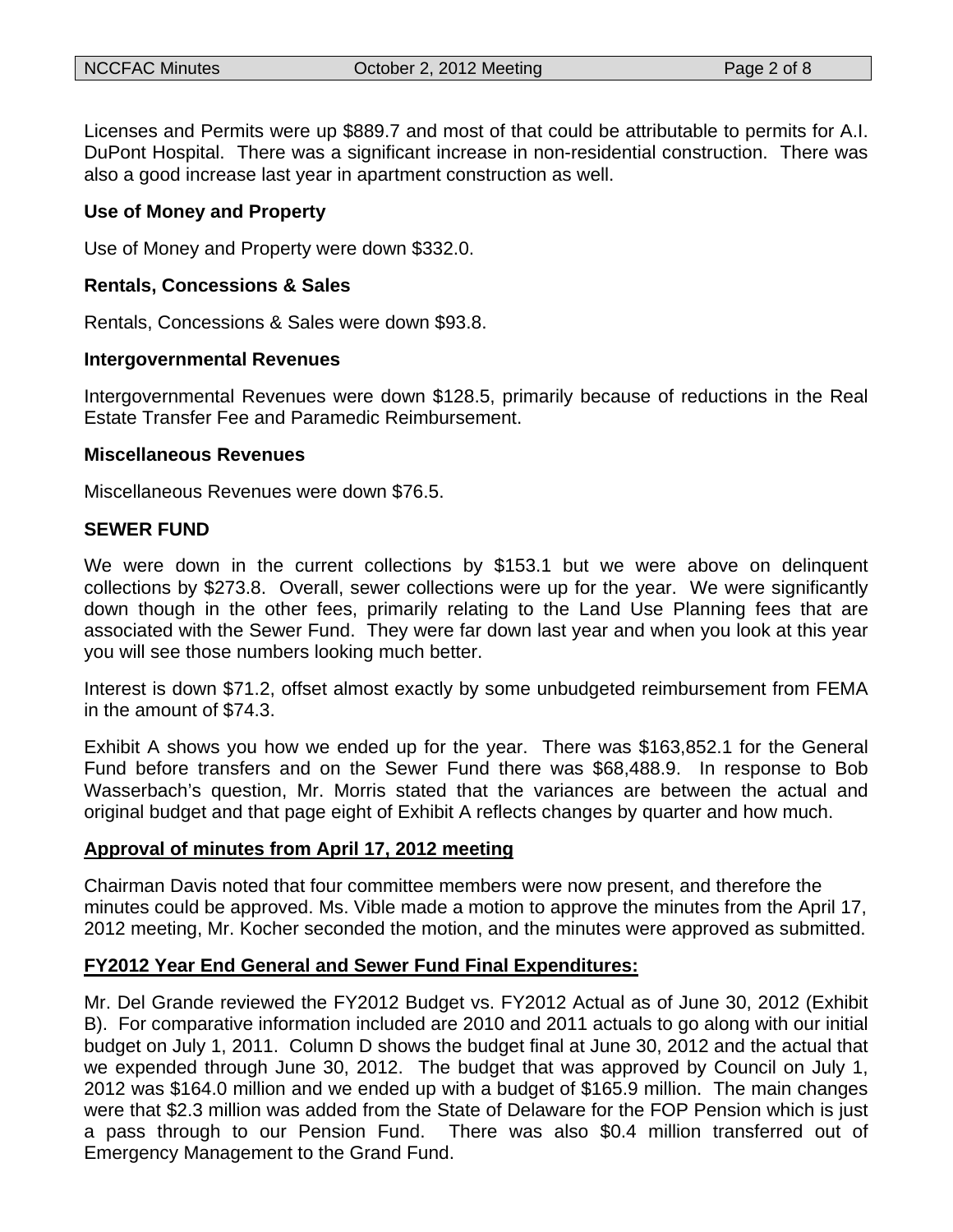## **GENERAL FUND**

Salaries & Wages expended for 2012 are \$81.1 which was about \$0.1 less than our final budget but about \$0.7 higher than our approved budget from 2012. The 2012 number reflects the restoration of the salary rollback. Employees had 2.5% added back to their salaries.

Employee Benefits were at \$41.7 for the year which met budget.

Communications/Utilities had a small savings of \$0.4 which is due primarily to some utility savings within the County, primarily electric (\$0.3) and our data lines. Our IS department consolidated data services which afforded a savings of \$0.1.

Of the \$5.3 million we spent in Materials/Supplies, \$2.4 was for fuel for 2012. Fuel started with a budget of \$2.0 and went up to \$2.4.

The main savings was in our Contractual Services line. Overall, between outside contractual and cross charges we had a \$2.1 savings over the year. \$1.1 of that was due to contractual savings in IS and fleet which was passed back onto the departments and then smaller spending on our outside service contracts.

Grants/Fixed Charges which is comprised of Workers Comp, Insurance, Volunteer Fire Companies and Contractual Libraries. We spent \$11.9 for the year compared to our budget of \$12.1.

We spent all of our Equipment (\$3.5) which is primarily our fleet, police cars and our IS department.

Our Debt Service spending was primarily based upon our debt service schedules so that is fully expended.

Our Contingency funding was used and at the end once we get past our IGS credits, which is the offset of our cross charges for fleet and IS, and our G&A which represents the credit the General Fund receives from the Sewer Fund for General Fund support. We spent \$163.8 for the year compared to our final budget of \$165.9 for a total of being \$2.1 million under budget or 1.3%.

## **SEWER FUND**

The Sewer Fund budget, which was passed by Council, essentially stayed there and did not change from \$69.1 million. The main things to note are that in the Communications/Utilities line we had a \$0.1 savings in electric and with our Wilmington Treatment Plant contract we had a \$0.4 savings. Essentially what occurred was our true-up process from the previous fiscal year we had a \$0.4 savings which the City of Wilmington passed back to us.

In Contractual Services we had a \$0.4 million savings overall comprised of the same items essentially as the General Fund.

In Debt Service we fully expended our \$15.7 million per debt service schedules.

Overall, our spending was \$67.2 million for FY2012 which is \$1.9 million under out budget of \$69.1.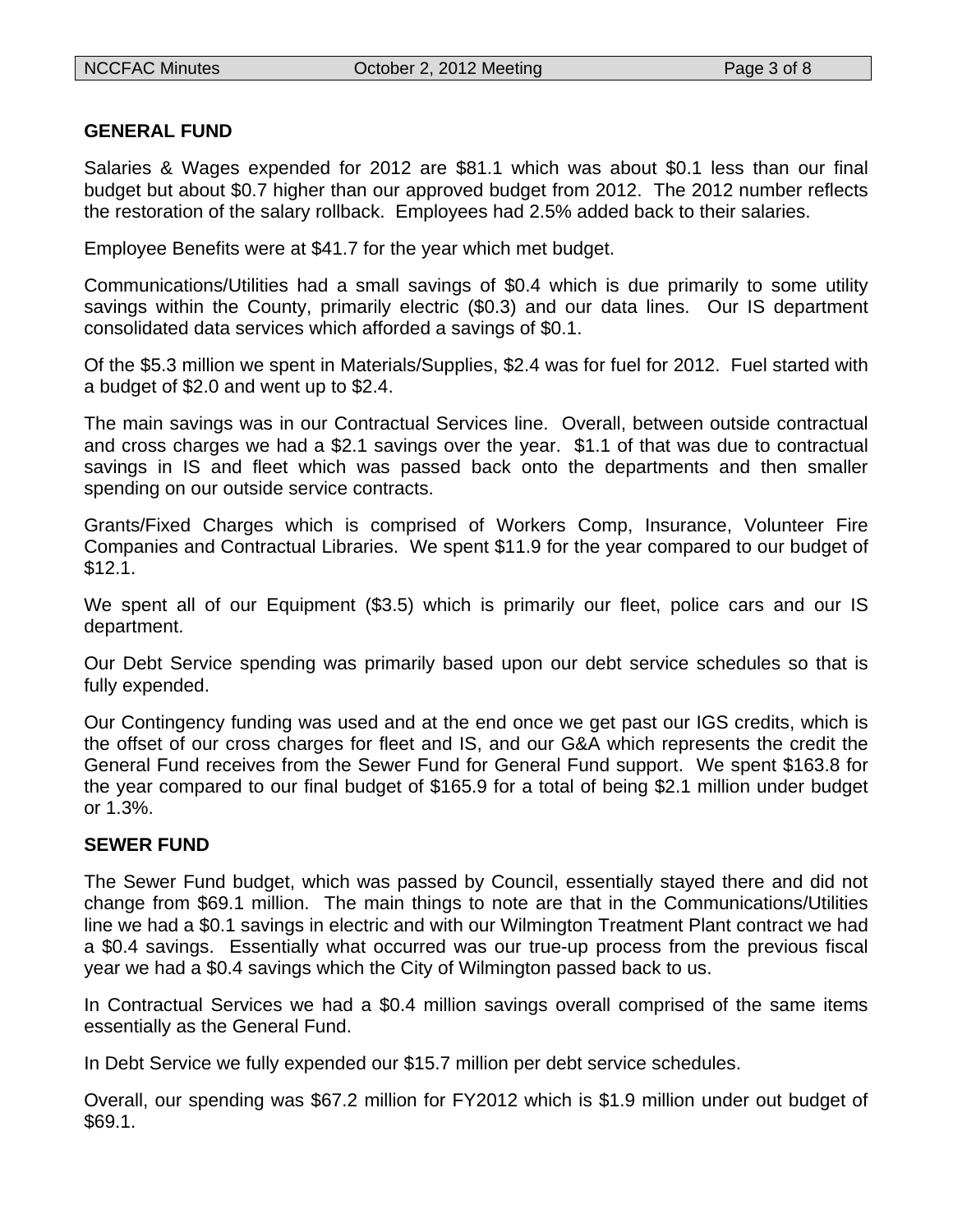## **FY2013 General and Sewer Fund Revenue Activity a/o August and Forecast:**

Mr. Morris reviewed the FY2013 Revenue Changes for October 2012 and NCC's General and Sewer Funds Revenue Summary as of August 31, 2012 (Exhibit D). Mr. Morris noted that the General Fund estimate is down \$449.8 and there is no change yet on the Sewer Fund estimate.

## **GENERAL FUND**

## **Property Tax**

Roughly 95% are received over a three month period and we have unaudited numbers from last month. We received just over \$78 million, which is low compared to the previous year, but we will not really know where we stand until the end of October.

## **RTT**

We had some very strong months for RTT and in this estimate you're going to see the RTT going up \$250.0. We continue to have a very strong month. There was \$1.2 million in RTT in a one week period and exceeded \$2 million for the month of September. We expect to be increasing this estimate again. Ms. Floore asked for an explanation of the process to increase the estimate. Mr. Milowicki noted that increasing the estimate will only change the budget if Council changes it but rarely are there changes to the budget during the year for increases in revenue. Mr. Del Grande noted that we are legislated not to spend RTT when we go over our budget because that dollar amount that we go over goes back to a reserve that we hold for RTT transfers that is used in the future for bringing down debt service or pay for capital projects.

## **Service Charges**

We are reducing the Sheriff estimate by \$600.0. There was the slow down due to the foreclosure mediation program implemented by the State. The numbers are climbing back up, slower than expected, but we know at the rate they are climbing we are not going to make up the quarter. Ms. Vible requested an explanation of the mediation program. Mr. Morris explained that essentially if you are a homeowner living in a house and a bank is going to foreclose on it, the bank has to take an additional step of sitting down with you and mediating the situation. What we are seeing is that very few homeowner occupied homes are coming into the Sheriff sale right now. Instead, most of them are investor owned. Very few have worked their way through the system yet.

New Castle County Police have an agreement with Westover Hills that was reduced after the Revenue Budget was developed. It will be \$7.3 under budget at the end of the year.

Subdivision Review has no changes but it was low last year and continues to be low again this year. There have been no major plans filed in the past three months where the revenues exceed \$20.0

## **Licenses and Permits**

Building Permits have no changes yet but we have seen strong returns in the residential and commercial permits.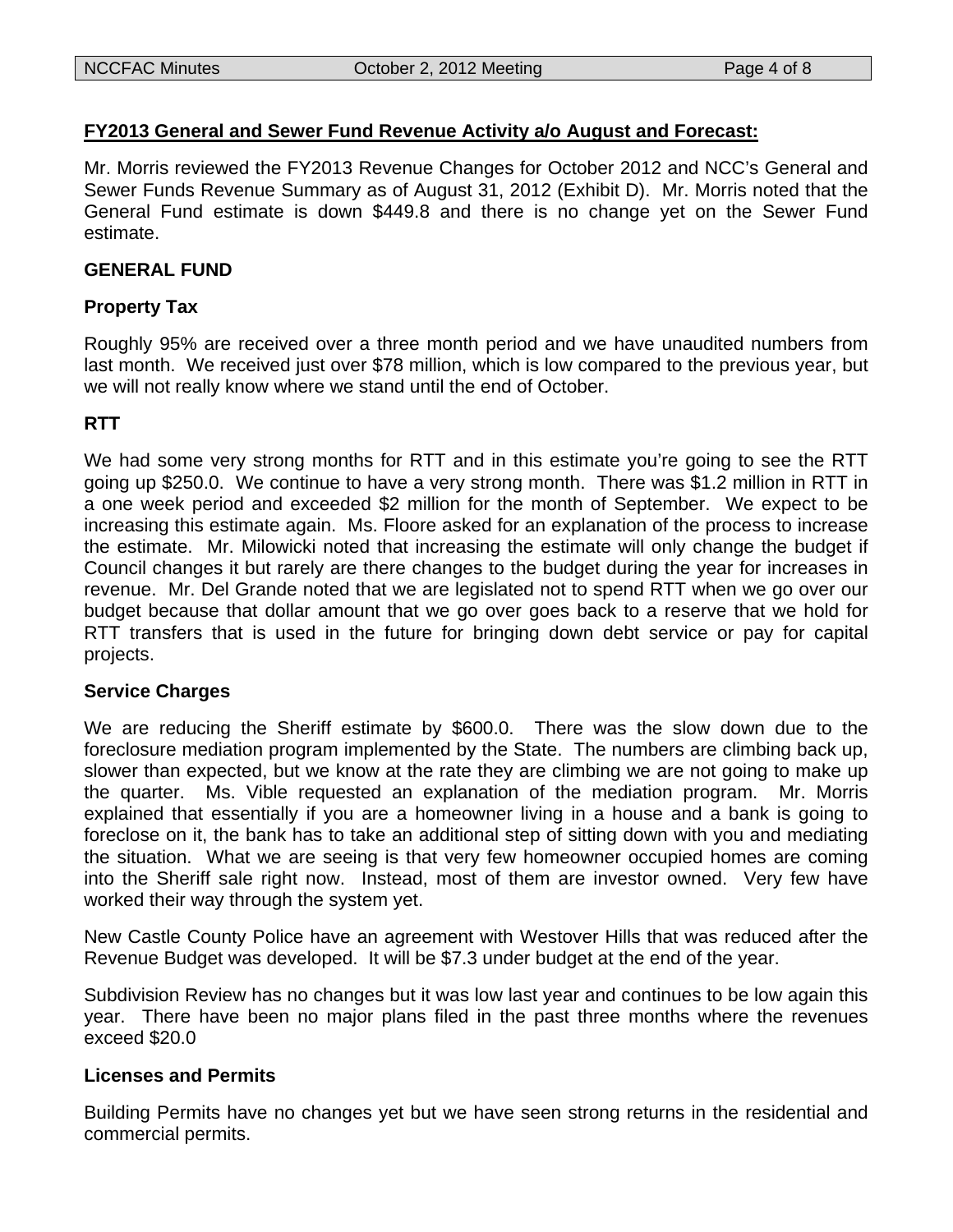Estimated monthly revenues for the City County Garage have been reduced by \$9.8.

Land Rental has a fairly large change. This was reduced \$90.0 as it relates to the planned rental of County land for use of cell towers. We budgeted this to come into effect this calendar year and budgeted eight months of revenue. They are only looking at the proposals right now and probably will not be up and running until February or March. These numbers will be updated as we receive more information from Special Services.

Mr. Kocher commented that he believes the estimates are parallel with what they are seeing in banking. Home construction is up in existing developments but there is still a lot of land available. Mr. Davis questioned if there has been any fees coming in related to the proposals that have been announced for Christiana Mall. Mr. Morris stated there have been some subdivision fees coming in that are fairly small. They have filed zoning programs for Cabella and the movie theatre and we expect to see building permits for Cabella in January or February. The Colonnade has not asked for any building permits yet.

A new line has been added in the General Fund for RTT Transfer. Every time we increase the estimate for RTT we are going to show a decrease in the RTT Transfer to show that is it not really available for general revenues because it is going into a reserve account. The Sewer Fund has no changes. The revenues as they are coming in look good but it is still early. Sheriff is down significantly. Deeds was up again this month. Traffic Fines are down. Building Permits is up \$158.7, or 38.8%, for two months. Plumbing Permits are also up significantly. Those are two areas we may be suggesting an increase in the next few months. We are slightly below where we expected to be in Interest right now and we are below last year but that can change. Paramedic Reimbursement is only down because the payment we received this year came in September rather than August. Real Estate Transfer Fees were up through September because of the percentage we receive back because we are handling the RTT for the State of Delaware. The budget for Inspection Fees is \$133.7 and you will see that jump up when we get the September numbers in because we put in \$125.0 that was a transfer from the escrow accounts. In summary, the Sewer Fund is looking good.

Mr. Kocher questioned the Miscellaneous Other Income in the General Fund. Mr. Morris clarified that this is \$1.6 million in dormant escrow accounts. Mr. Milowicki noted that the auditors told us last year to take it in as revenue since it has been sitting there dormant for years. The money has always been there just sitting in a separate escrow account. We just did the entry in August to move it out of the escrow account and into revenues. It was considered in the budget for FY2013.

Mr. Wasserbach questioned if the Insurance Proceeds/Self Insurance are subrogation claims. Mr. Morris clarified that it is a few different lines mostly coming from Risk Management for refunds on claims or settlements. This includes workers compensation where we are waiting for a refund or fleet where we paid and filed a claim against an insurance company.

## **Exhibit D – Charts**

RTT Revenue – The first two months are very good and the third month is above the \$2 million line. We will be increasing the estimate one more time. We are still waiting for the final audited numbers for September but it was a good month for us.

RTT (Actual Collected as % of Median Month) – This has been above the goal line for the past two months and this past month will be above it again.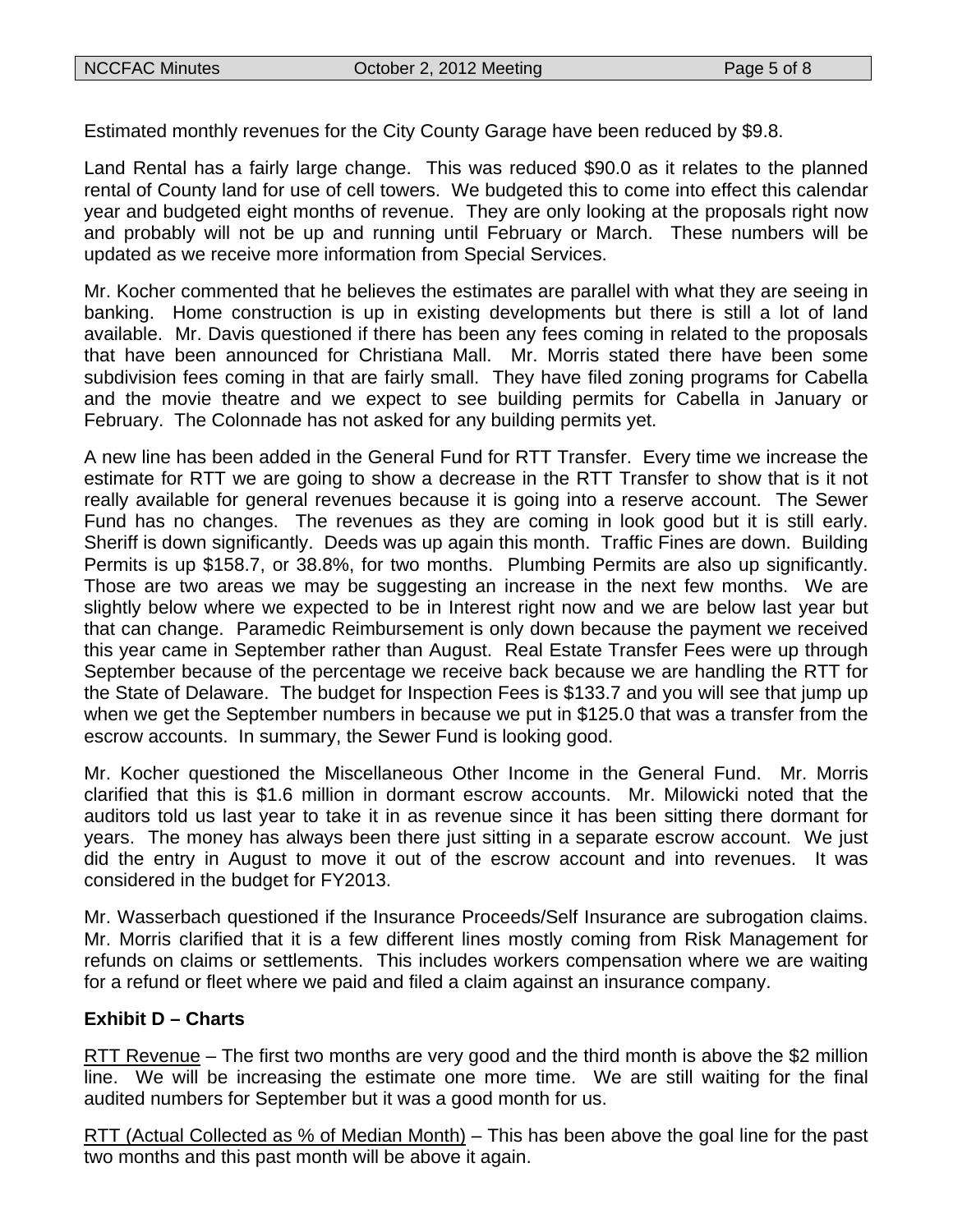RTT (Actual Collected as % of Median Month Excludes Sales Over \$5 Million) – Over the past few months we have been right on goal of 100% and then in August we jumped up to 136% of the average month even after the large sales were taken out. There were a significant number of sales between \$1 and \$5 million. The raw numbers for the month of September have us at 98%.

Recorder of Deeds Revenue – The big jump shown is associated with the increased real estate activity we saw for the month of August. Some of it is also due to higher refinancing activity. There will possibly be an increase in this estimate next time.

Register of Wills Revenue – They have been up and down but they are about where we expect them to be for the year.

Sheriff Revenue Actual – Shows what happened when the State's mandatory mortgage mediation program kicked in and we saw a dramatic drop off in revenues from the Sheriff's Office. This has been reduced by \$600.0 to reflect that. Mr. Kocher added that he believes all legislation has pushed banks to make a more valid attempt to try to find a non-foreclosure solution, particularly the loan servicers. Mr. Milowicki noted that from the County's standpoint we would rather have people stay in their homes for police, code enforcement and home value issues. Also, people leaving their homes put an added strain on social services.

Sheriff Sales (FY 2011 to FY 2013) – In October there were 136 setups and in November there are 133 setups. In the past it used to be that roughly one third of all setups would sell. Now it is anywhere from 50 to 60 percent. We are doing fewer setups but the number of sales is starting to slowly climb. None of the properties being sold are owner occupied, instead they are all investor owned under water mortgages. We expect to see the bars averaging between 80 and 90.

Subdivision & Zoning Review Revenue – This was low for most of last year and continues to be low. The only small increase last year was related to A.I. DuPont Hospital.

Building Permit Revenue – This is an area that has been strong. Looks like this will be below budget for September but we are already looking better for October than we did for September.

Licenses (Business & Contractor) – These are due in January so there is always a big peak around that time. They are where we expect them to be right now.

Permit Comparison – Single Family has been encouraging because there were four months in a row where we saw 40 single family home permits. That is the best streak of months over 40 since 2008.

## **Approval of FY2013 General and Sewer Fund Revenue Forecast:**

Ms. Vible made a motion to accept the New Castle County General Fund revenue estimate of \$166,163.5 for FY2013. Ms. Floore seconded the motion and they were unanimously approved.

Ms. Vible made a motion to accept the New Castle County Sewer Fund revenue estimate of \$69,361.1 for FY2013. Ms. Floore seconded the motion and they were unanimously approved.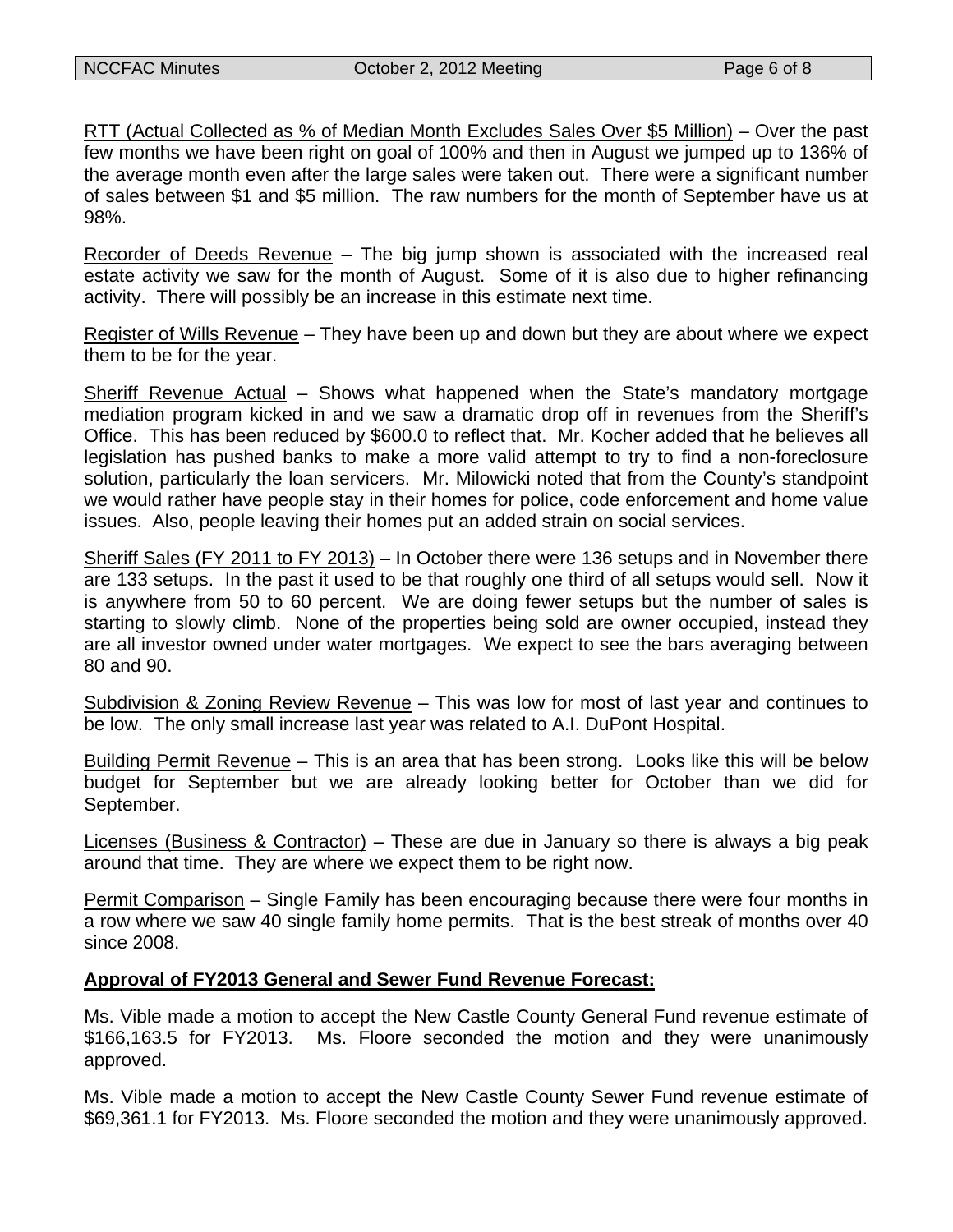## **FY2013 General and Sewer Fund Expenditure Activity a/o August and Forecast:**

Mr. Del Grande reviewed the FY2013 Budget vs. FY2013 Estimate as of August 31, 2012 (Exhibit B).

## **GENERAL FUND**

The General Fund budget for FY2013 is \$166.6. To date we have transferred out \$400.0 taking our current budget to \$166.2. Not a lot has changed overall. We are carrying 135 vacancies through today in both the General and Sewer Funds combined. Communications/Utilities are down \$0.1 compared to last year. We are in a long term agreement for twenty of our major accounts. Materials/Supplies have \$4.4 expended/encumbered as of August 31. Of the \$5.3 budget, \$2.4 is budgeted for fuel. It is hard to predict where we are going with fuel costs but we follow this very closely. Our budget for Equipment is \$3.9, and of this \$2.6 is for Fleet and \$0.8 is for IT. Debt Service is at \$11.2 this year as compared to \$10.6 last year based on our debt service schedules. Overall, we spent \$0.2 higher through August this year compared to August of last year.

## **SEWER FUND**

The Sewer Fund budget for FY2013 is \$71.0 compared to \$69.1 last year. In Communications/Utilities our Electric is \$1.4 compared to \$1.5 last year. Wastewater Treatment Plant with the City of Wilmington we are at \$18.5. We are currently in a one year agreement extension through June 30, 2013 with the City of Wilmington. Our contract states that we should begin negotiations in January for a new sewer agreement. That new agreement will affect FY2014. We still have not received our True-Up from the City. This first one should be coming in October/November and the second one should be coming in December/January. Debt Service is up \$1.3 compared to the same period last year. As of right now we have an ordinance pending introduction to Council to add approximately \$500,000 for new bond issuance. Mr. Milowicki added that we went to the bond market in August and issued \$50 or \$60 million in new bonds and we also refinanced the same amount in bonds and we were able to save \$4.2 million in debt service which will show in FY2014 and FY2015 as far as debt service savings. We were able to save about 7% and we continue to maintain an AAA bond rating. Overall, we spent \$19.3 through August this year compared to \$17.6 during the same period last year.

## **Review General and Sewer Fund Checkbooks:**

Mr. Milowicki reviewed the General and Sewer Fund Cash Flow Projections as of August 2012 (Exhibit F).

Mr. Milowicki noted that for the FY2013 General Fund right now there are no major changes. The expenditures are growing more than the revenues. Pension and healthcare are two major costs to the County. The County has a new hybrid pension plan that just went into effect last year but we will not see the effects for years. Our consultants are projecting a 7% increase in our healthcare costs causing a \$1.5 million increase in the County's contribution next year. If we do not reduce expenditures or increase revenues then we are projecting only \$2.2 million to be left in available financial reserves by FY2017.